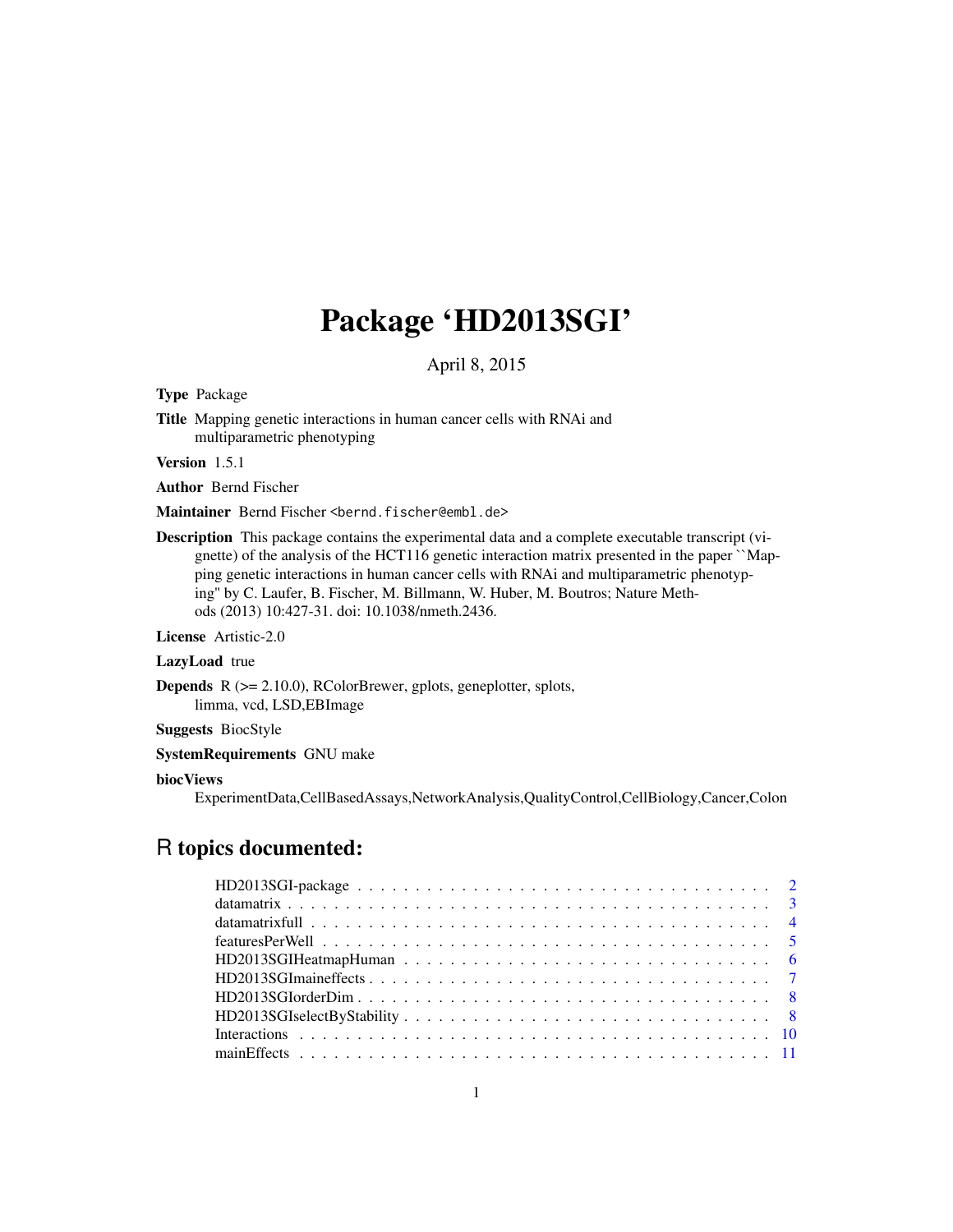<span id="page-1-0"></span>

| Index |  |  |  |  |  |  |  |  |  |  |  |  |  |  |  | -15 |
|-------|--|--|--|--|--|--|--|--|--|--|--|--|--|--|--|-----|
|       |  |  |  |  |  |  |  |  |  |  |  |  |  |  |  |     |
|       |  |  |  |  |  |  |  |  |  |  |  |  |  |  |  |     |
|       |  |  |  |  |  |  |  |  |  |  |  |  |  |  |  |     |
|       |  |  |  |  |  |  |  |  |  |  |  |  |  |  |  |     |

HD2013SGI-package *Experimental Data and Analysis of the HCT116 Genetic Interaction Matrix*

### <span id="page-1-1"></span>Description

Experimental Data and Analysis of the HCT116 Genetic Interaction Matrix. This package contains the data and source code for the paper Laufer, Fischer, Billmann, Huber, Boutros, HD2013SGI, 2013.

### Details

| HD2013SGI                                                                                             |
|-------------------------------------------------------------------------------------------------------|
| Package                                                                                               |
| 0.0.3                                                                                                 |
| Artistic-2.0                                                                                          |
| true                                                                                                  |
|                                                                                                       |
| rhdf5, RColorBrewer, gplots, geneplotter, MASS, grid, hwriter, splots, igraph, abind, limma, vcd, LSI |
| GNU make                                                                                              |
| Infrastructure                                                                                        |
| R 2.15.1; ; 2013-02-14 12:08:09 UTC; unix                                                             |
|                                                                                                       |

The interaction matrix can be loaded by data(Interactions, package="HD2013SGI"). Type ?Interactions to see a documentation of the interaction data.

The vignette of the package can be seen by typing >library("HD2013SGI") >vignette("HD2013SGI") It contains the complete documentation and R-code for the analysis of the data published in the original publication.

All intermediate results are precomputed and can be loaded. the following datasets are available:

| featuresPerWell                                                              | The screen data in screen order            |
|------------------------------------------------------------------------------|--------------------------------------------|
| datamatrixfull                                                               | The phenotype data of all pairwise genet   |
| QueryAnnotation                                                              | Annotation of all the query genes in the s |
| TargetAnnotation                                                             | Annotation of all target genes in the scre |
| stabilitySelection                                                           | Results from the feature selection step    |
| datamatrix                                                                   | The phenotype data of all pairwise genet   |
| mainEffects                                                                  |                                            |
| estimated main effects (single knock down effects) nrOfInteractionsPerTarget | number of interactions per target gene     |
| Interactions                                                                 | The genetic interaction data (pi-scores, p |
|                                                                              |                                            |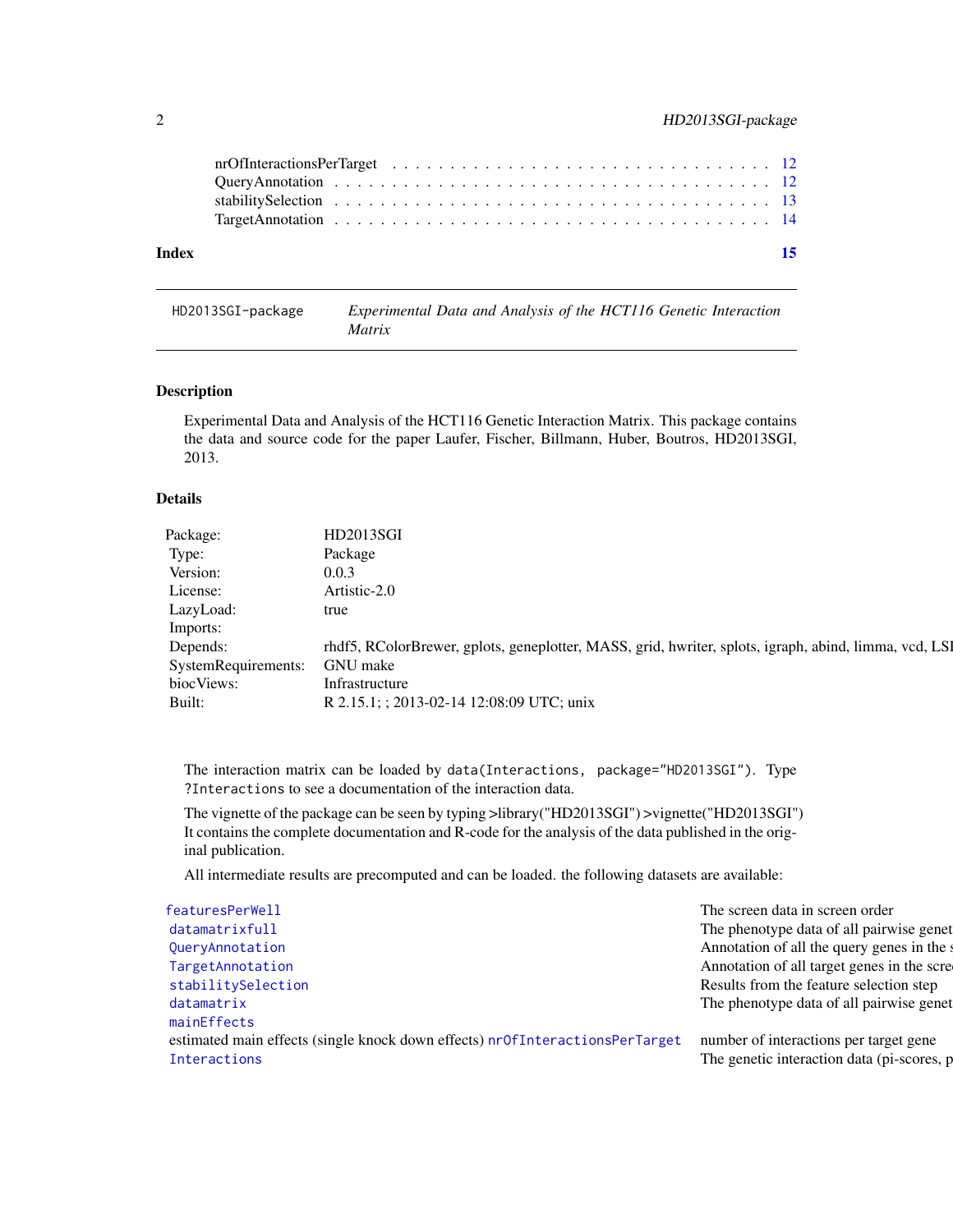### <span id="page-2-0"></span>datamatrix 3

A number of helper functions are defined in the package and used in the vignette.

| HD2013SGIorderDim          | helust on one out of three dimensions of an interaction matrix                               |
|----------------------------|----------------------------------------------------------------------------------------------|
| HD2013SGIHeatmapHuman      | plotting a heatmap of a three dimensional array of pi-scores (target genes x query genes x f |
| HD2013SGImaineffects       | estimation main effects                                                                      |
| HD2013SGIselectByStability | feature selection to select features most stable between replicated experiments              |

#### Author(s)

Bernd Fischer

Maintainer: Bernd Fischer <bernd.fischer@embl.de>

### References

Laufer, Fischer, Billmann, Huber, Boutros, HD2013SGI, 2013.

### Examples

data(Interactions, package="HD2013SGI")

<span id="page-2-1"></span>datamatrix *Phenotypic data after quality control and feature selection*

### Description

Phenotypic features of pairwise genetic perturbation experiments after selection of non-redundant features and quality control. D is the 6-dimensional array of experimental measurements. Its dimensions are target genes x target siRNA designs x query genes x query siRNA designs x features x replicates. The array has a dimnames attribute, but there exists a more comprehensive annotation of target genes, query genes, and phenotypes in Anno.

### Usage

data(datamatrix)

### Format

The format is: List of 2 \$ D : num [1:289, 1:2, 1:20, 1:2, 1:11, 1:2] -0.05334 -0.20294 -0.10123 0.33203 0.00638 ... ..- attr(\*, "dimnames")=List of 6 .. ..\$ targetGene : chr [1:289] "TDRD6" "PRDM11" "KDM1B" "INTS12" ... .. ..\$ targetDesign: chr [1:2] "1" "2" .. ..\$ queryGene : chr [1:20] "DPF2" "SMARCA1" "SMARCC1" "SMARCD2" ... .. ..\$ queryDesign : chr [1:2] "1" "2" .. ..\$ features : chr [1:11] "count" "cell.act.m.majoraxis" "nuc.nuc.b.q001" "nuc.0.m.eccentricity" ... .. ..\$ replicate : chr [1:2] "1" "2" \$ Anno:List of 3 ..\$ target :'data.frame': 289 obs. of 4 variables: .. ..\$ ID : chr [1:289] "B1" "B2" "B3" "B4" ... .. ..\$ Symbol: chr [1:289] "TDRD6" "PRDM11"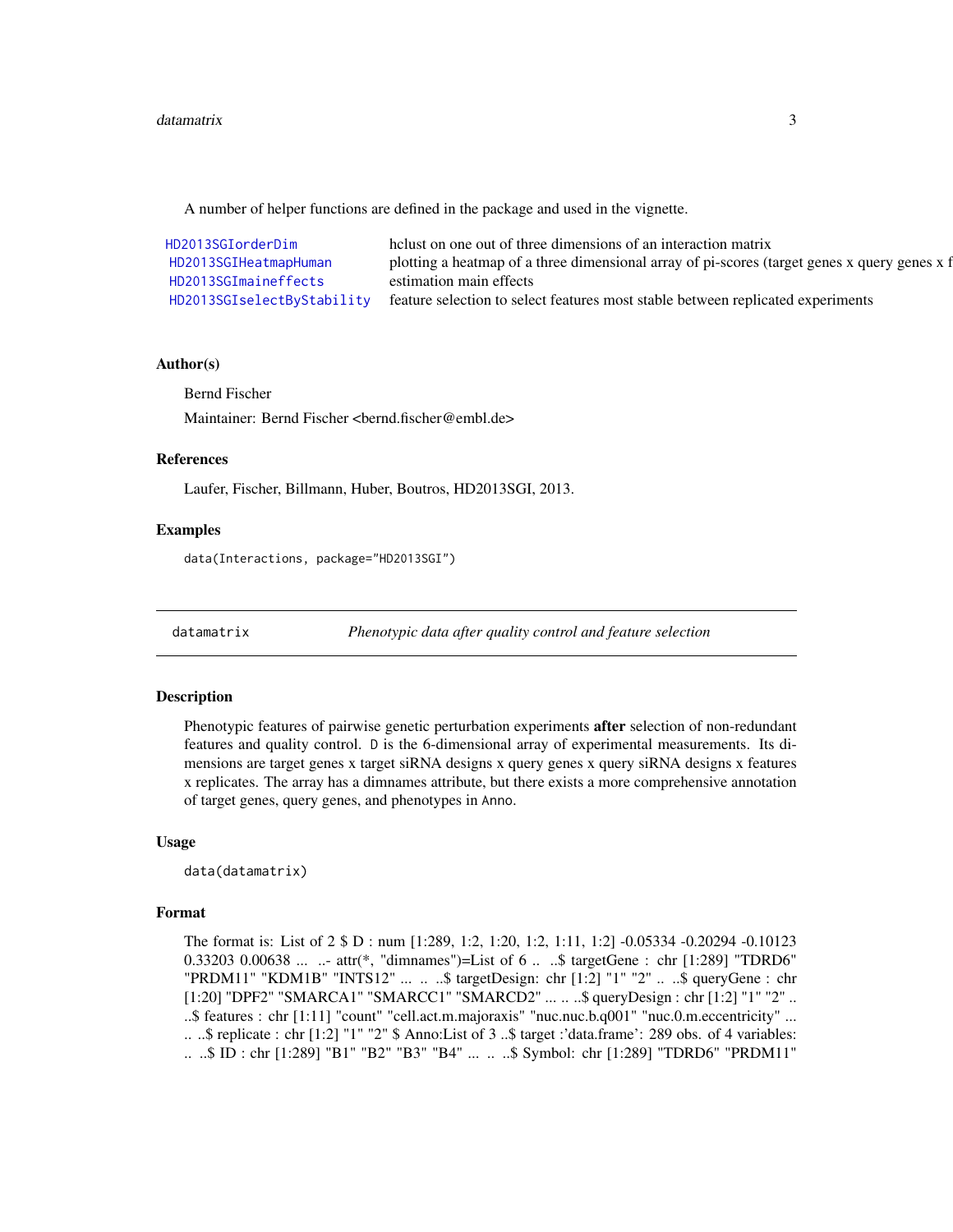"KDM1B" "INTS12" ... .. ..\$ Well : chr [1:289] "B1" "B2" "B3" "B4" ... .. ..\$ group : chr [1:289] "sample" "sample" "sample" "sample" ... ..\$ query :'data.frame': 20 obs. of 2 variables: ... .\$ ID : chr [1:20] "01" "02" "03" "04" ... .. ..\$ Symbol: chr [1:20] "DPF2" "SMARCA1" "SMARCC1" "SMARCD2" ... ..\$ phenotype: chr [1:11] "count" "cell.act.m.majoraxis" "nuc.nuc.b.q001" "nuc.0.m.eccentricity" ...

### References

Laufer, Fischer et al., 2013

### See Also

[HD2013SGI](#page-1-1)

### Examples

```
data(datamatrix, package="HD2013SGI")
plot(datamatrix$D[,1,1,1,1,1])
```
<span id="page-3-1"></span>datamatrixfull *Phenotypic data before quality control and feature selection*

#### Description

Phenotypic features of pairwise genetic perturbation experiments before selection of non-redundant features and quality control. D is the 6-dimensional array of experimental measurements. Its dimensions are target genes x target siRNA designs x query genes x query siRNA designs x features x replicates. The array has a dimnames attribute.

### Usage

```
data(datamatrixfull)
```
### Format

```
The format is: List of 1 $ D: num [1:345, 1:2, 1:20, 1:2, 1:353, 1:2] 2686 2573 2650 3000 2733
... ..- attr(*, "dimnames")=List of 6 .. ..$ targetGene : chr [1:345] "B1" "B2" "B3" "B4" ... ..
..$ targetDesign: chr [1:2] "1" "2" ... ..$ queryGene : chr [1:20] "01" "02" "03" "04" ... .. ..$
queryDesign : chr [1:2] "1" "2" .. ..$ features : chr [1:353] "count" "nuc.0.m.cx" "nuc.0.m.cy"
"nuc.0.m.majoraxis" ... .. ..$ replicate : chr [1:2] "1" "2"
```
### References

Laufer, Fischer et al., 2013

### See Also

<span id="page-3-0"></span>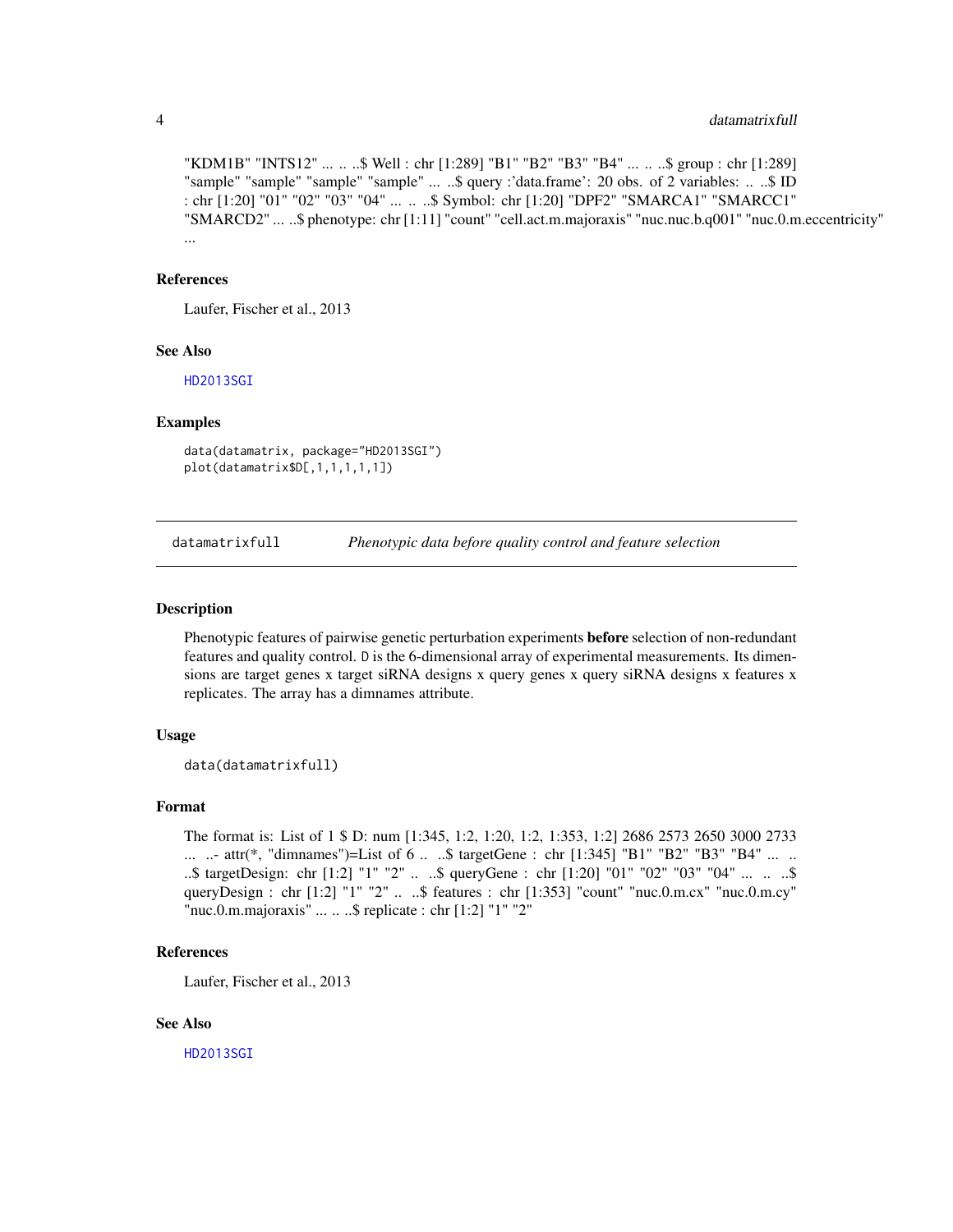### <span id="page-4-0"></span>featuresPerWell 5

### Examples

```
data(datamatrixfull, package="HD2013SGI")
plot(datamatrixfull$D[,1,1,1,1,1])
```
<span id="page-4-1"></span>featuresPerWell *Original phenotypic measurements in screen order*

### Description

Original phenotypic features in screen order. Anno contains the annotation for each experiment including the plate name, row, col, and field. data is a data.frame with a column for each phenotypic feature and rows as much as there are experiments in the screen.

### Usage

```
data(featuresPerWell)
```
### Format

The format is: List of 2 \$ Anno:'data.frame': 231840 obs. of 4 variables: ..\$ plate: chr [1:231840] "001CIQ01IRI" "001CIQ01IRI" "001CIQ01IRI" "001CIQ01IRI" ... ..\$ row : chr [1:231840] "B" "B" "B" "B" ... ..\$ col : chr [1:231840] "1" "1" "1" "1" ... ..\$ field: chr [1:231840] "1" "2" "3" "4" ... \$ data: num [1:231840, 1:353] 2780 3120 2242 2603 2170 ... ..- attr(\*, "dimnames")=List of 2 .. ..\$ : NULL .. ..\$ : chr [1:353] "count" "nuc.0.m.cx" "nuc.0.m.cy" "nuc.0.m.majoraxis" ...

### References

Laufer, Fischer et al., 2013

### See Also

### [HD2013SGI](#page-1-1)

### Examples

```
data(featuresPerWell, package="HD2013SGI")
plot(log2(featuresPerWell$data[,1]),pch=".")
```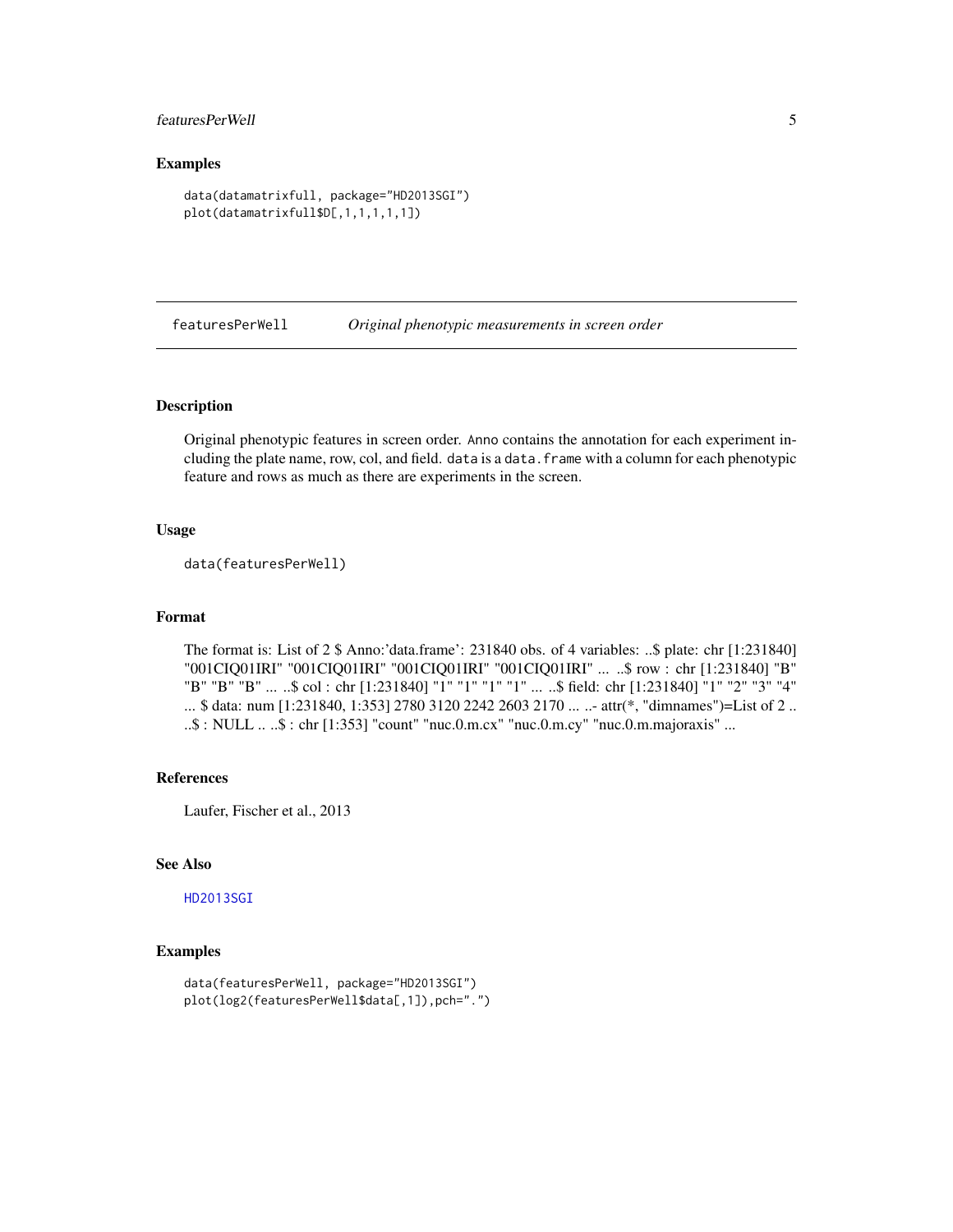<span id="page-5-1"></span><span id="page-5-0"></span>HD2013SGIHeatmapHuman *Plotting heatmaps of genetic interaction scores*

### Description

Plotting heatmaps of three-dimensional arrays of interaction scores. Two dimensions of the array will be flattened.

### Usage

 $HD2013SGI}$ HeatmapHuman(x, cuts, col, colnames = TRUE, rownames = FALSE, mrow = 10, mcol = 10, cexrow = 1,

### Arguments

| X        | A three dimensional array to be plotted as a heatmap.                                          |
|----------|------------------------------------------------------------------------------------------------|
| cuts     | cuts on the values of x for color coding. length (cuts) has be one larger than<br>length(col). |
| col      | Values of x are mapped on color definitions as defined in col using the cuts<br>argument.      |
| colnames | Gene names for columns of the matrix.                                                          |
| rownames | Gene names for rows of the matrix.                                                             |
| mrow     | row margin for printing gene names                                                             |
| mcol     | column margin for printing gene names.                                                         |
| cexrow   | cex for the row names.                                                                         |
| cexcol   | cex for the column names.                                                                      |
| border   | line width of the border.                                                                      |
| space    | spacing between elements of the third array dimension of x after flattening.                   |

### Value

Nothing is returned.

### Author(s)

Bernd Fischer

### References

Laufer, Fischer et al., 2013

### See Also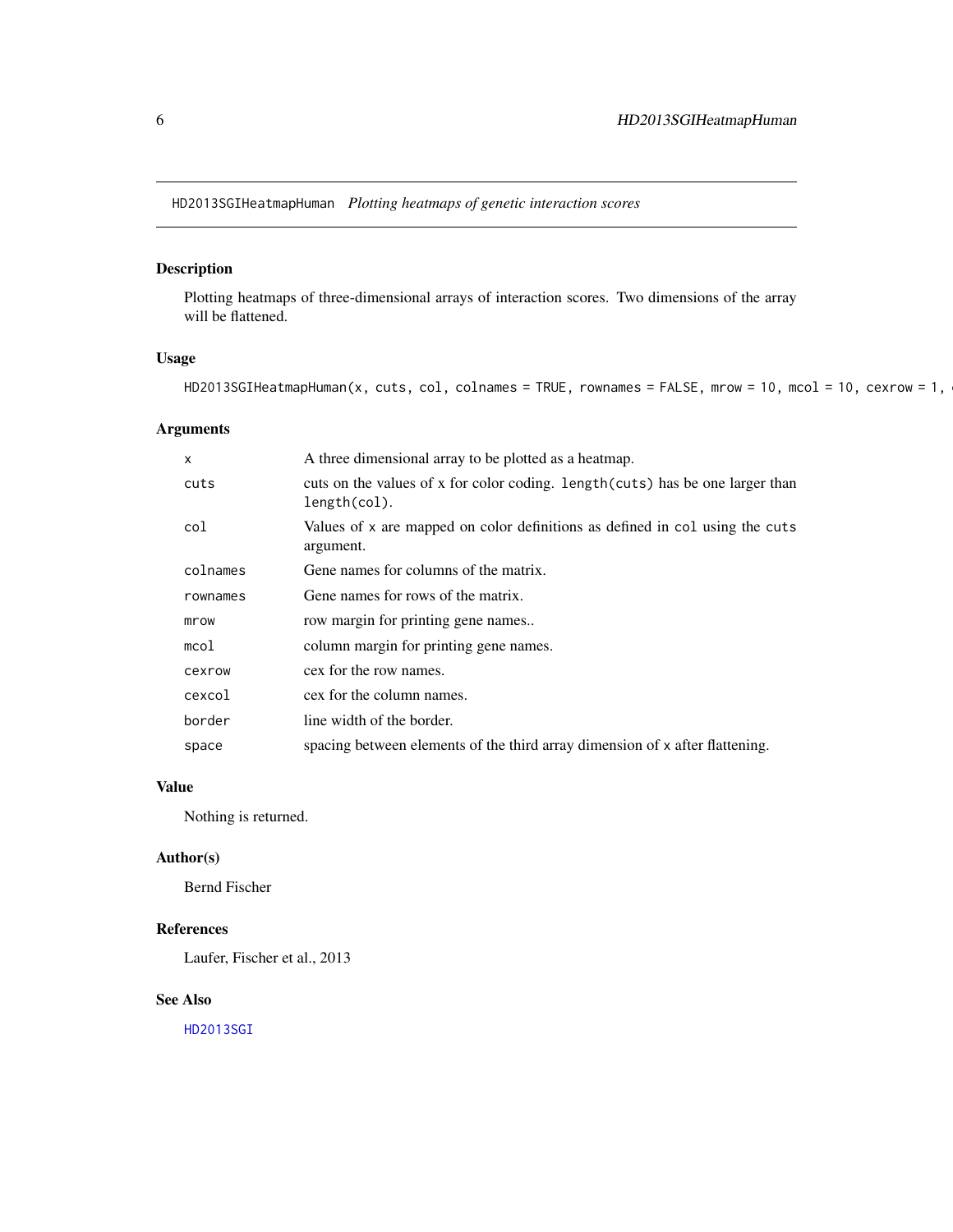### <span id="page-6-1"></span><span id="page-6-0"></span>Description

A function to estimate main effects (single knock-down effects) in genetic interaction screens.

### Usage

HD2013SGImaineffects(x, TP, TargetNeg, QueryNeg, eps = 1e-04, maxiter = 100, na.rm = TRUE)

### Arguments

| $\mathsf{x}$ | Two dimensional array.                                                                                                |
|--------------|-----------------------------------------------------------------------------------------------------------------------|
| <b>TP</b>    | Assignment of target genes to target plates. Used to compute target main effects<br>for each target plate separately. |
| TargetNeg    | Negative controls within the set of target genes.                                                                     |
| QueryNeg     | Negative controls within the set of query genes.                                                                      |
| eps          | real number greater than 0. A tolerance for convergence.                                                              |
| maxiter      | the maximum number of iterations                                                                                      |
| $na$ . $rm$  | logical. Should missing values be removed?                                                                            |
|              |                                                                                                                       |

### Value

| neg              | Effect of the negative control.         |  |  |  |  |  |  |
|------------------|-----------------------------------------|--|--|--|--|--|--|
| targetMainEffect |                                         |  |  |  |  |  |  |
|                  | target main effects                     |  |  |  |  |  |  |
| queryMainEffect  |                                         |  |  |  |  |  |  |
|                  | query main effects                      |  |  |  |  |  |  |
| рi               | Pairwise interaction scores (pi-scores) |  |  |  |  |  |  |

### Author(s)

changes applied by Bernd Fischer to the implementation of R stats function[medpolish](#page-0-0)

### References

Laufer, Fischer et al., 2013

### See Also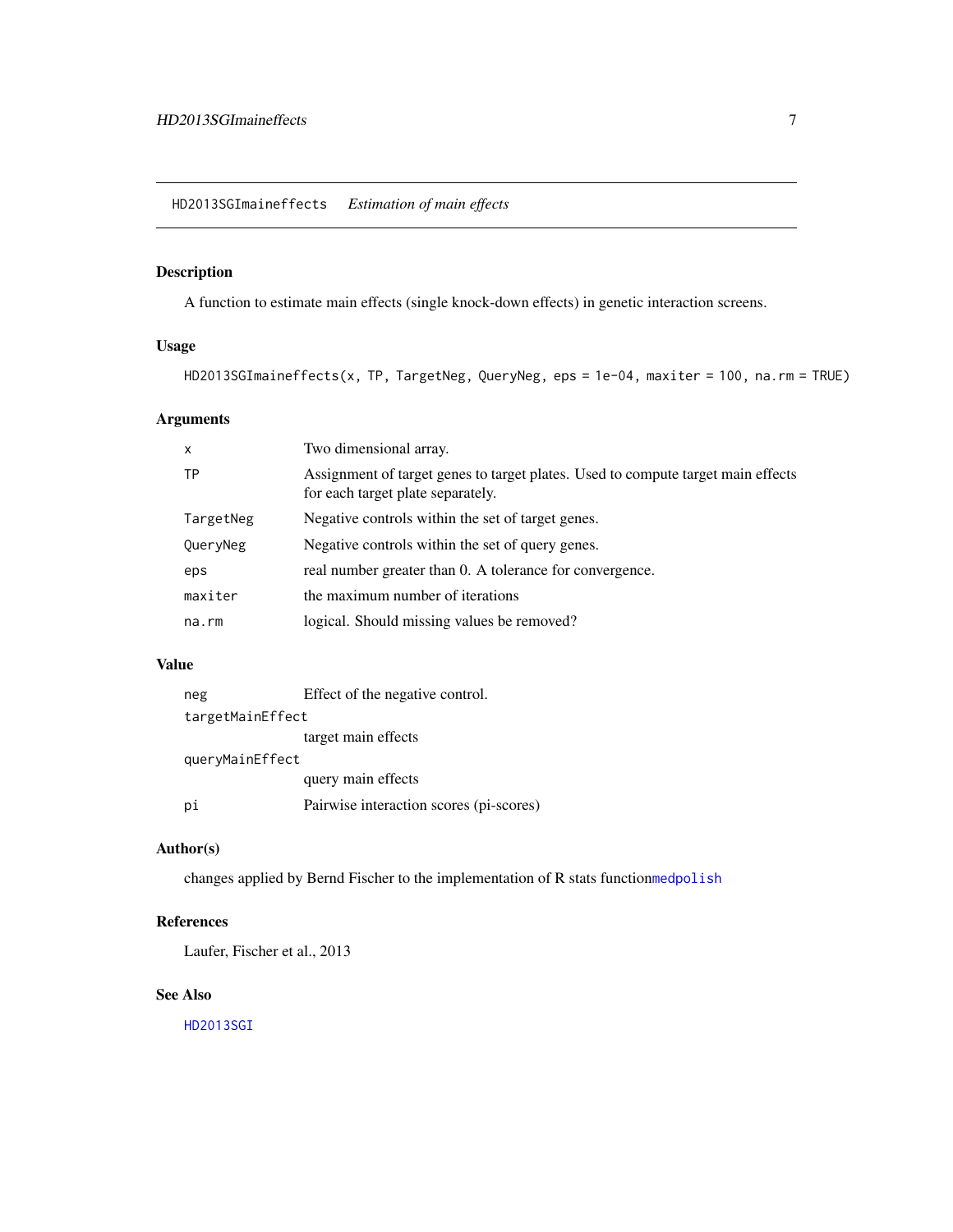<span id="page-7-1"></span><span id="page-7-0"></span>HD2013SGIorderDim *hclust on one out of three dimensions of an interaction matrix*

### Description

hclust on one out of three dimensions of a three-dimensional array of interaction scores (target genes x query genes x features)

### Usage

```
HD2013SGIorderDim(x, i)
```
### Arguments

| A three dimensional array to be clustered.                    |
|---------------------------------------------------------------|
| The dimension of the array along which the data is clustered. |

### Value

Returns a cluster hierarchy of class hclst.

### Author(s)

Bernd Fischer

### References

Laufer, Fischer et al., 2013

### See Also

[HD2013SGI](#page-1-1)

<span id="page-7-2"></span>HD2013SGIselectByStability

*Feature selection method*

### Description

A function to select features that are most stable across replicated experiments

### Usage

```
HD2013SGIselectByStability(subsample, preselect = "count", Rdim = 40, verbose = TRUE)
```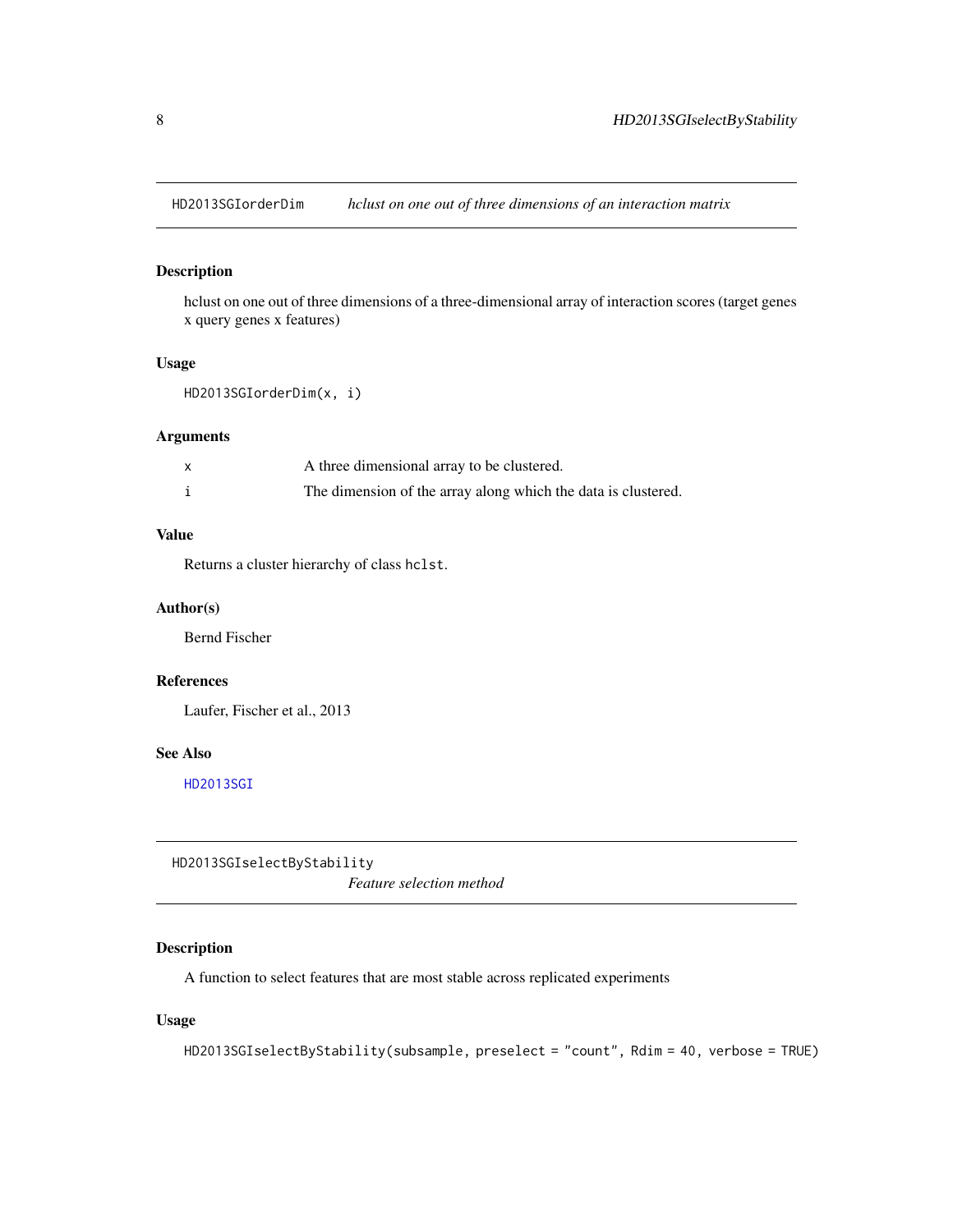### Arguments

| subsample | This is the input data. Usually a subsample of the complete screen is enough to<br>select the non-redundant features. subsample is a list with three elements: D is<br>a three-dimensional array with dimensions samples x features x replicates. As<br>samples usually 1000 to 5000 experiments are randomly selected. The function<br>needs two replicates. |
|-----------|---------------------------------------------------------------------------------------------------------------------------------------------------------------------------------------------------------------------------------------------------------------------------------------------------------------------------------------------------------------|
| preselect | Names of the features that should be preselected, e.g. count is preselected in<br>this screen, because of its biological interpretability and comparability to other<br>viability-based genetic interaction screens.                                                                                                                                          |
| Rdim      | The maximum number of features to be selected.                                                                                                                                                                                                                                                                                                                |
| verbose   | If TRUE information about the progress and the quality of the selected features<br>is printed.                                                                                                                                                                                                                                                                |

### Value

| lationAll)     | $(selected = selected, correlation = correlation, ratioPositive = ratioPositive, correlationAll = corre-$                                                      |
|----------------|----------------------------------------------------------------------------------------------------------------------------------------------------------------|
| selected       | The names of the selected features in the order as selected.                                                                                                   |
| correlation    | The correlation of the residual features after fitting a linear function on the pre-<br>viously selected features. Correlations are in same order as selected. |
| ratioPositive  | The fraction of positively correlated features among all candidate features in<br>each step. In same order as selected.                                        |
| correlationAll | The correlation of the residual features of all candidate features in each step of<br>the selection process.                                                   |

### Author(s)

Bernd Fischer

### References

Laufer, Fischer et al., 2013

### See Also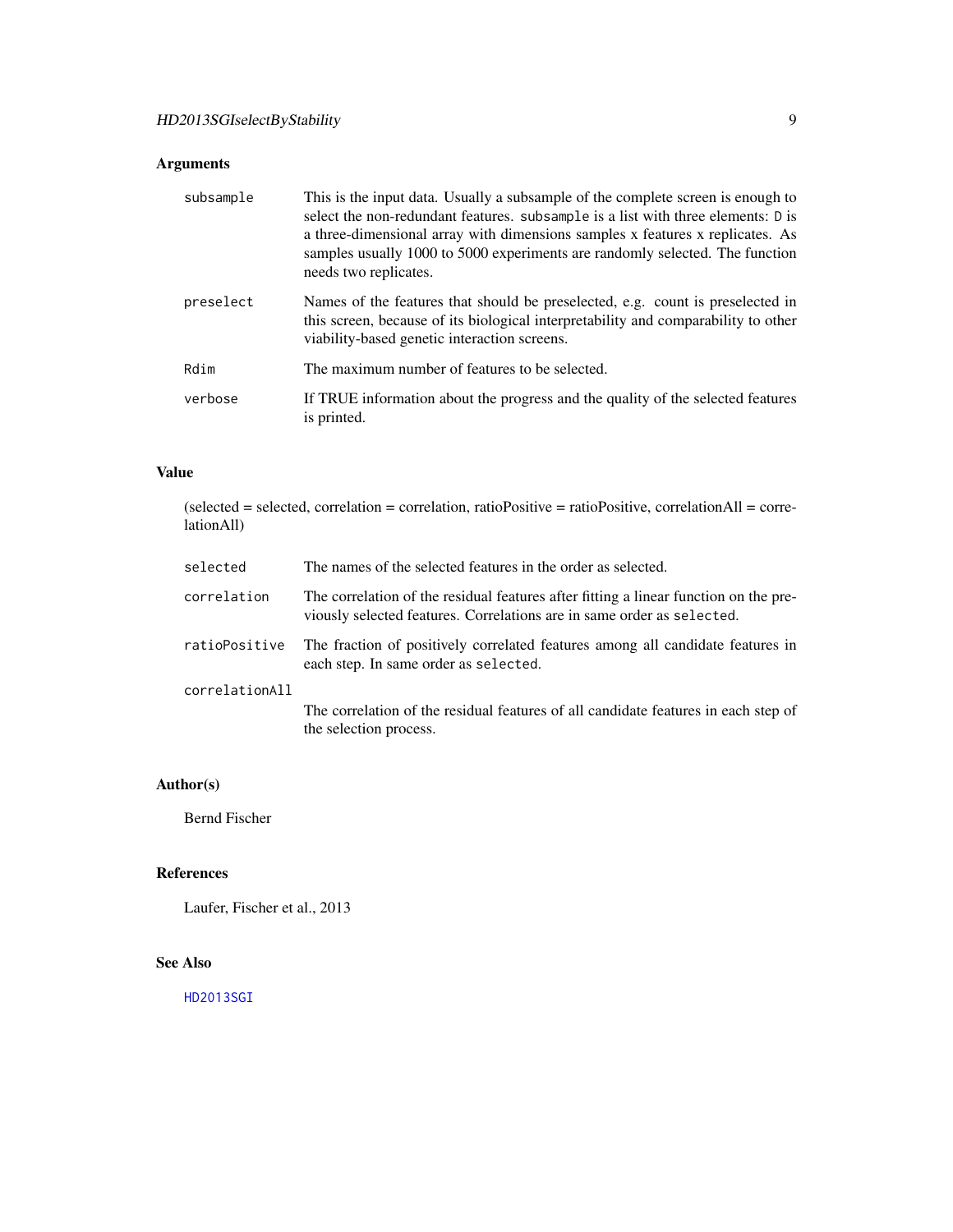<span id="page-9-1"></span><span id="page-9-0"></span>

#### **Description**

The genetic interaction data. Pairwise interaction scores (piscore) are presented in a 6-dimensional array with dimensions target genes x target siRNA designs x query genes x query siRNA designs x features x replicates. BH-corrected p-values (padj) are presented in a 5-dimensional array with dimensions target genes x target siRNA designs x query genes x query siRNA designs x features. An annotation of target and query genes and of phenotypes can be found in (Anno). scale is the standard deviation measure used for normalization. At first standard deviations were computed between replicates for each experiment and afterwards the median of standard deviations was computed.

### Usage

data(Interactions)

#### Format

The format is: List of 4 \$ piscore: num [1:282, 1:2, 1:20, 1:2, 1:11, 1:2] -1.814 -2.457 -3.094 -1.448 -0.142 ... ..- attr(\*, "dimnames")=List of 6 .. ..\$ targetGene : chr [1:282] "TDRD6" "PRDM11" "KDM1B" "INTS12" ... .. ..\$ targetDesign: chr [1:2] "1" "2" .. ..\$ queryGene : chr [1:20] "DPF2" "SMARCA1" "SMARCC1" "SMARCD2" ... .. ..\$ queryDesign : chr [1:2] "1" "2" .. ..\$ features : chr [1:11] "count" "cell.act.m.majoraxis" "nuc.nuc.b.q001" "nuc.0.m.eccentricity" ... .. ..\$ replicate : chr [1:2] "1" "2" \$ scale : num [1:11] 0.214 0.125 0.139 0.193 0.207 ... \$ padj : num [1:282, 1:2, 1:20, 1:2, 1:11] 0.6838 0.4167 0.0949 0.5786 0.7933 ... ..- attr(\*, "dimnames")=List of 5 .. ..\$ target-Gene : chr [1:282] "TDRD6" "PRDM11" "KDM1B" "INTS12" ... .. ..\$ targetDesign: chr [1:2] "1" "2" .. ..\$ queryGene : chr [1:20] "DPF2" "SMARCA1" "SMARCC1" "SMARCD2" ... .. ..\$ query-Design : chr [1:2] "1" "2" .. ..\$ features : chr [1:11] "count" "cell.act.m.majoraxis" "nuc.nuc.b.q001" "nuc.0.m.eccentricity" ... \$ Anno :List of 3 ..\$ target :'data.frame': 282 obs. of 4 variables: .. ..\$ ID : chr [1:282] "B1" "B2" "B3" "B4" ... .. ..\$ Symbol: chr [1:282] "TDRD6" "PRDM11" "KDM1B" "INTS12" ... .. ..\$ Well : chr [1:282] "B1" "B2" "B3" "B4" ... .. ..\$ group : chr [1:282] "sample" "sample" "sample" "sample" ... ..\$ query :'data.frame': 20 obs. of 2 variables: .. ..\$ ID : chr [1:20] "01" "02" "03" "04" ... .. ..\$ Symbol: chr [1:20] "DPF2" "SMARCA1" "SMARCC1" "SMARCD2" ... ..\$ phenotype: chr [1:11] "count" "cell.act.m.majoraxis" "nuc.nuc.b.q001" "nuc.0.m.eccentricity" ...

### References

Laufer, Fischer et al., 2013

### See Also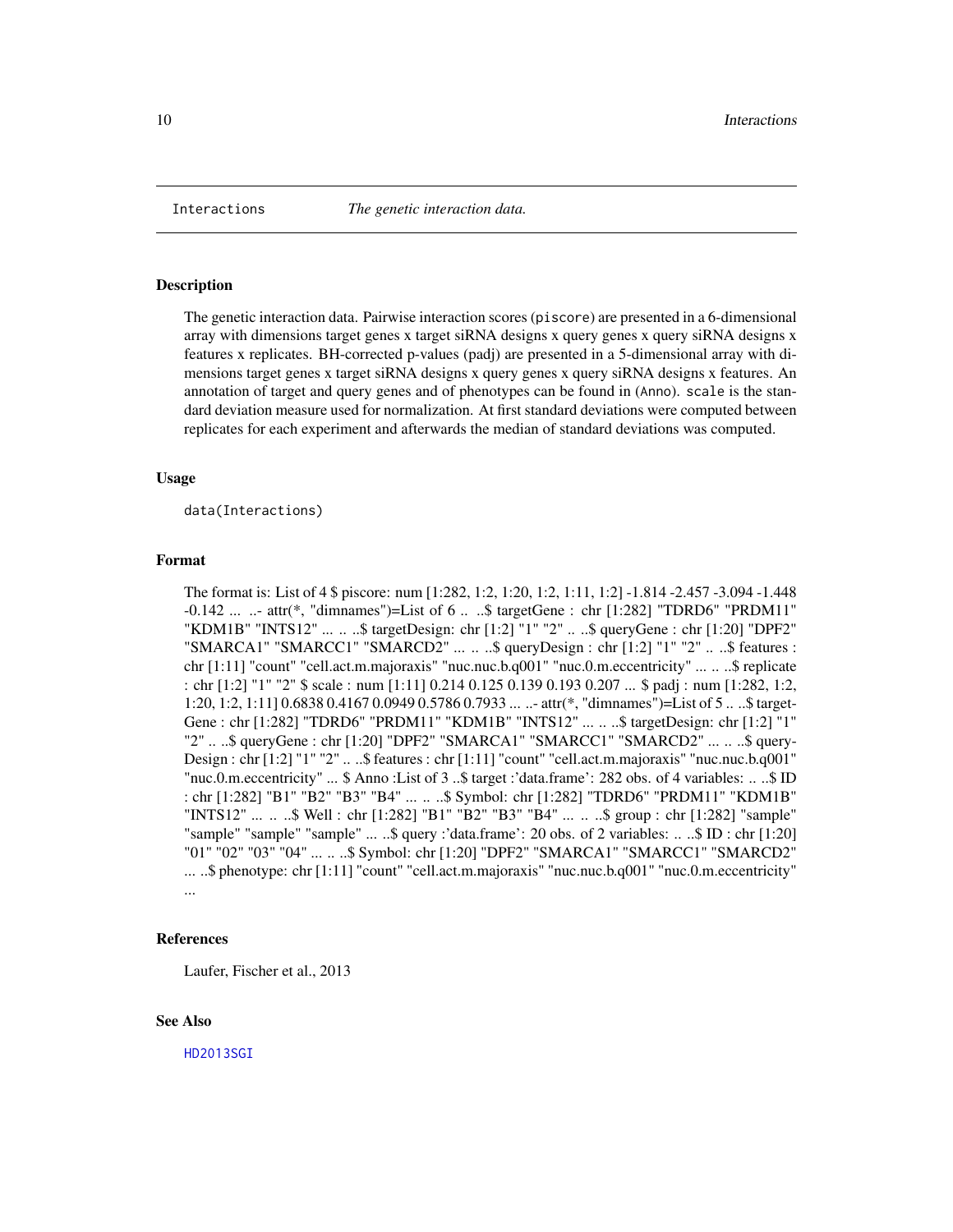### <span id="page-10-0"></span>mainEffects 11

### Examples

```
data(Interactions, package="HD2013SGI")
plot(Interactions$piscore[,1,"SUV39H1",1,"cell.act.m.majoraxis",1])
print(names(which(Interactions$padj[,1,"SUV39H1",1,
                                    "cell.act.m.majoraxis" ] \leq 0.01))
```
<span id="page-10-1"></span>

#### mainEffects *Estimated main effects*

### Description

Estimated main effects (single knock-down effects) for target and query genes. Additional overall effects for each phenotype are contained. The dataset contains an annotation of target genes, query genes, and phenotypes.

#### Usage

data(mainEffects)

### Format

The format is: List of 4 \$ target: num [1:289, 1:2, 1:2, 1:11, 1:2] -0.31065 -0.32253 -0.08466 -0.00367 -0.60867 ... ..- attr(\*, "dimnames")=List of 5 .. ..\$ targetGene : chr [1:289] "TDRD6" "PRDM11" "KDM1B" "INTS12" ... .. ..\$ targetDesign: chr [1:2] "1" "2" .. ..\$ queryDesign : chr [1:2] "1" "2" .. ..\$ features : chr [1:11] "count" "cell.act.m.majoraxis" "nuc.nuc.b.q001" "nuc.0.m.eccentricity" ... .. ..\$ replicate : chr [1:2] "1" "2" \$ query : num [1:2, 1:20, 1:2, 1:11, 1:2] 0.277 0.265 0.235 0.226 1.165 ... ..- attr(\*, "dimnames")=List of 5 .. ..\$ targetDesign: chr [1:2] "1" "2" .. ..\$ queryGene : chr [1:20] "DPF2" "SMARCA1" "SMARCC1" "SMARCD2" ... .. ..\$ queryDesign : chr  $[1:2]$  "1" "2" .. ..\$ features : chr  $[1:11]$  "count" "cell.act.m.majoraxis" "nuc.nuc.b.q001" "nuc.0.m.eccentricity" ...  $\ldots$   $\ddot{\text{.}}$  s replicate : chr [1:2] "1" "2"  $\text{\$ overall : num [1:2,]}$ 1:2, 1:11, 1:2] 0.3685 0.4638 0.3331 0.487 -0.0985 ... ..- attr(\*, "dimnames")=List of 4 .. ..\$ targetDesign: chr  $[1:2]$  "1" "2" .. ..\$ queryDesign : chr  $[1:2]$  "1" "2" .. ..\$ features : chr  $[1:11]$ "count" "cell.act.m.majoraxis" "nuc.nuc.b.q001" "nuc.0.m.eccentricity" ... .. ..\$ replicate : chr [1:2] "1" "2" \$ Anno :List of 3 ..\$ target :'data.frame': 289 obs. of 4 variables: .. ..\$ ID : chr [1:289] "B1" "B2" "B3" "B4" ... .. ..\$ Symbol: chr [1:289] "TDRD6" "PRDM11" "KDM1B" "INTS12" ... .. ..\$ Well : chr [1:289] "B1" "B2" "B3" "B4" ... .. ..\$ group : chr [1:289] "sample" "sample" "sample" "sample" ... ..\$ query :'data.frame': 20 obs. of 2 variables: .. ..\$ ID : chr [1:20] "01" "02" "03" "04"  $\ldots$   $\ldots$   $\ddot{\text{s}}$  Symbol: chr [1:20] "DPF2" "SMARCA1" "SMARCC1" "SMARCD2"  $\ldots$   $\ddot{\text{s}}$  phenotype: chr [1:11] "count" "cell.act.m.majoraxis" "nuc.nuc.b.q001" "nuc.0.m.eccentricity" ...

### References

Laufer, Fischer et al., 2013

### See Also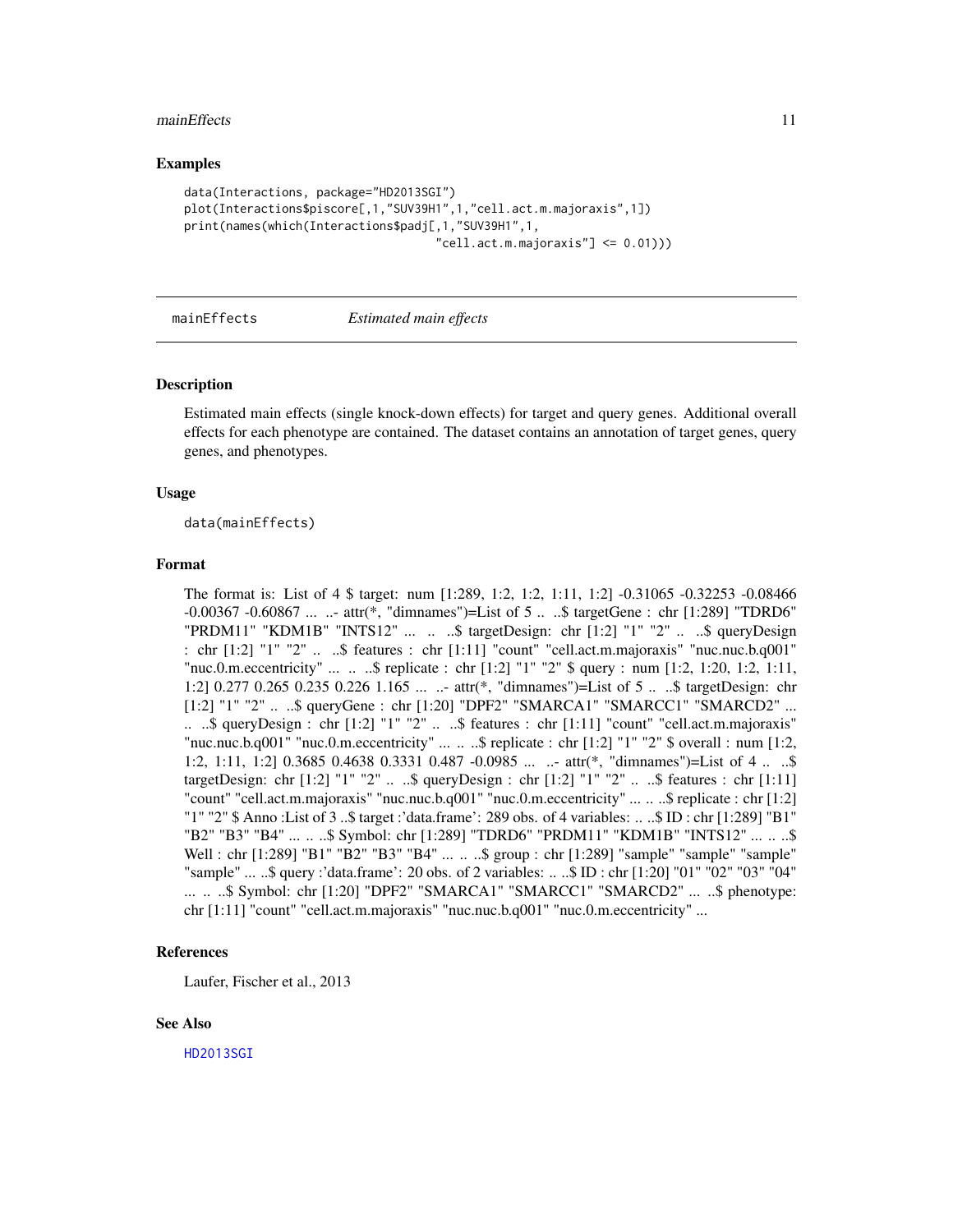### Examples

```
data(mainEffects, package="HD2013SGI")
print(dim(mainEffects$target))
plot(mainEffects$target[,1,1,1,1])
```
<span id="page-11-2"></span>nrOfInteractionsPerTarget

*Number of interactions per target gene*

### Description

Number of genetic interactions per target gene.

### Usage

data(nrOfInteractionsPerTarget)

### Format

The format is: int [1:282] 1 3 0 2 0 3 1 1 0 1 ...

### References

Laufer, Fischer et al., 2013

### See Also

### [HD2013SGI](#page-1-1)

### Examples

data(nrOfInteractionsPerTarget, package="HD2013SGI") plot(nrOfInteractionsPerTarget)

<span id="page-11-1"></span>QueryAnnotation *Annotation of all query genes in the screen*

### Description

Annotation of all query genes in the screen.

### Usage

data(QueryAnnotation)

<span id="page-11-0"></span>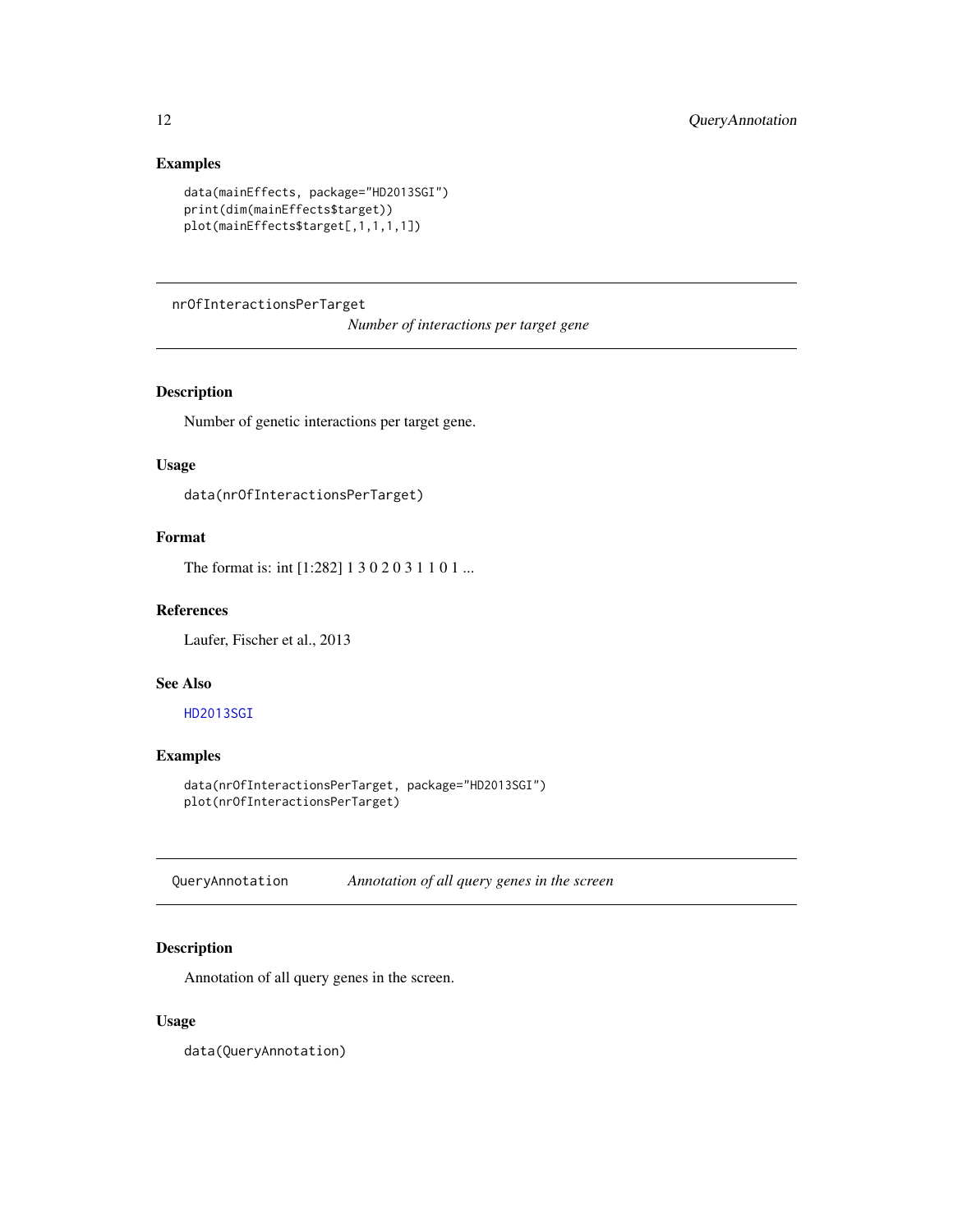### <span id="page-12-0"></span>stabilitySelection 13

### Format

A data frame with 20 observations on the following 2 variables.

ID a character vector

Symbol a character vector

### References

Laufer, Fischer et al., 2013

### See Also

[HD2013SGI](#page-1-1)

### Examples

```
data(QueryAnnotation, package="HD2013SGI")
print(QueryAnnotation$Symbol)
```
<span id="page-12-1"></span>stabilitySelection *Results from the feature selection method*

#### **Description**

Results from the feature selection method.

### Usage

data(stabilitySelection)

#### Format

The format is: List of 4 \$ selected : chr [1:25] "count" "cell.act.m.majoraxis" "nuc.nuc.b.q001" "nuc.0.m.eccentricity" ... \$ correlation : num [1:25] 0.917 0.972 0.938 0.928 0.896 ... \$ ratioPositive : num [1:25] 1 1 0.947 0.942 0.937 ... \$ correlationAll: List of 25 ..\$ : Named num [1:227] 0.917 0.884 0.93 0.897 0.882 ... .. ..- attr(\*, "names")= chr [1:227] "count" "nuc.0.m.majoraxis" "nuc.0.m.eccentricity" "nuc.0.s.area" ... ..\$ : Named num [1:226] 0.884 0.931 0.899 0.887 0.9  $\ldots$   $\ldots$  - attr(\*, "names")= chr [1:226] "nuc.0.m.majoraxis" "nuc.0.m.eccentricity" "nuc.0.s.area" "nuc.0.s.perimeter" ... ..\$ : Named num [1:225] 0.884 0.934 0.884 0.882 0.883 ... .. ..- attr(\*, "names")= chr [1:225] "nuc.0.m.majoraxis" "nuc.0.m.eccentricity" "nuc.0.s.area" "nuc.0.s.perimeter" ... ...

### Details

selected is a vector of the selected feature namess. correlation are the Pearson correlation coefficients of the residual features. ratioPositive is the fraction of positively correlated features among all candidate features for selection. correlationAll contains a vector of correlations of the residual features of all candidate features for each step in the selection process.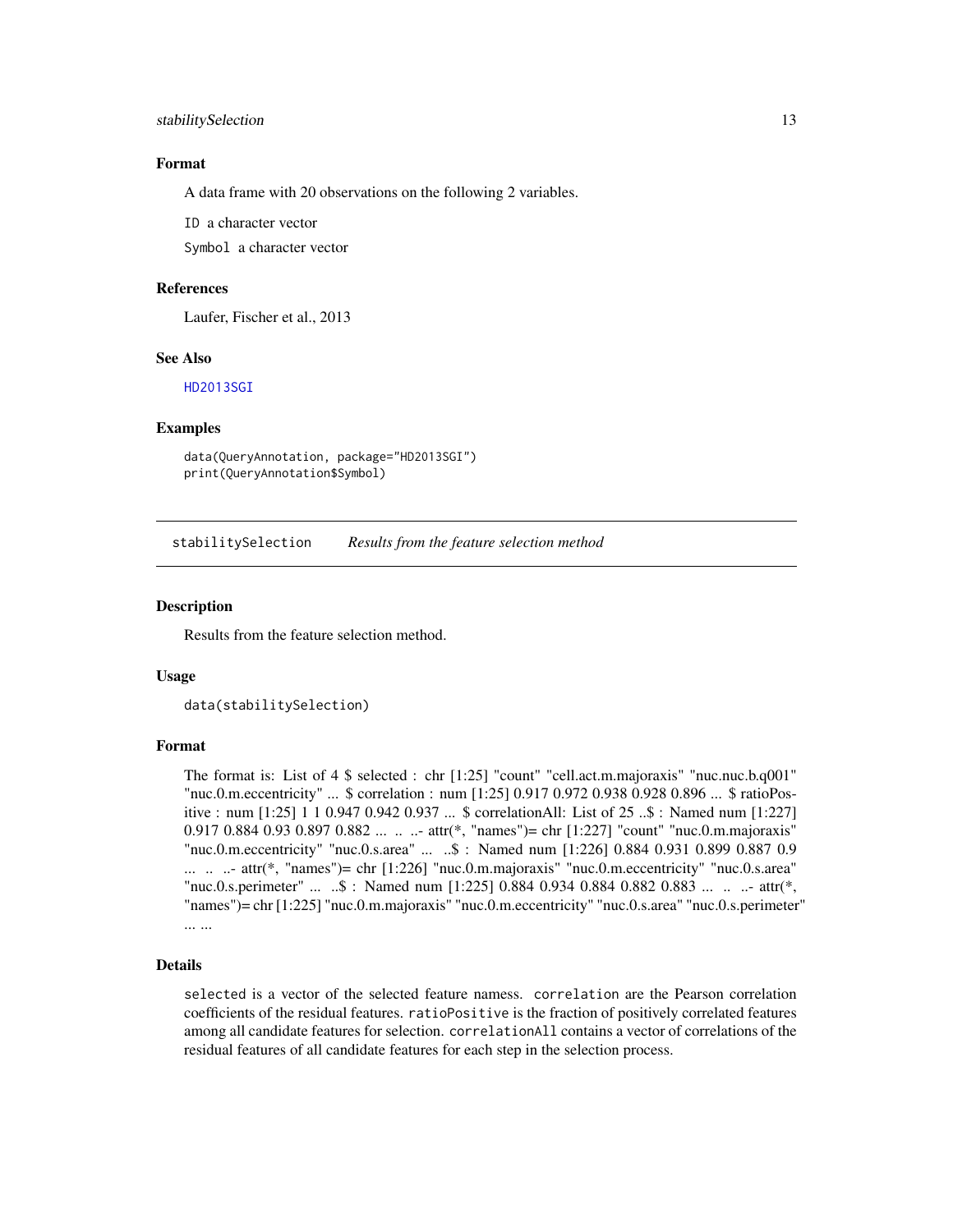### References

Laufer, Fischer et al., 2013

### See Also

[HD2013SGI](#page-1-1)

### Examples

```
data(stabilitySelection, package="HD2013SGI")
barplot(stabilitySelection$correlation,
       names.arg=stabilitySelection$selected,las=2)
barplot(stabilitySelection$ratioPositive-0.5, offset=0.5,
       names.arg=stabilitySelection$selected,las=2)
```
<span id="page-13-1"></span>TargetAnnotation *Annotation of all target genes in the screen*

### Description

Annotation of the target genes on one target plate. It includes an ENSEMBL gene identifier, the HUGO name, the position on the plate (well), and the group of the target siRNA (sample or control).

### Usage

```
data(TargetAnnotation)
```
### Format

A data frame with 345 observations on the following 4 variables.

ID a character vector Symbol a character vector Well a character vector group a character vector

### References

Laufer, Fischer et al., 2013

### See Also

[HD2013SGI](#page-1-1)

### Examples

```
data(TargetAnnotation, package="HD2013SGI")
print(TargetAnnotation$Symbol)
```
<span id="page-13-0"></span>